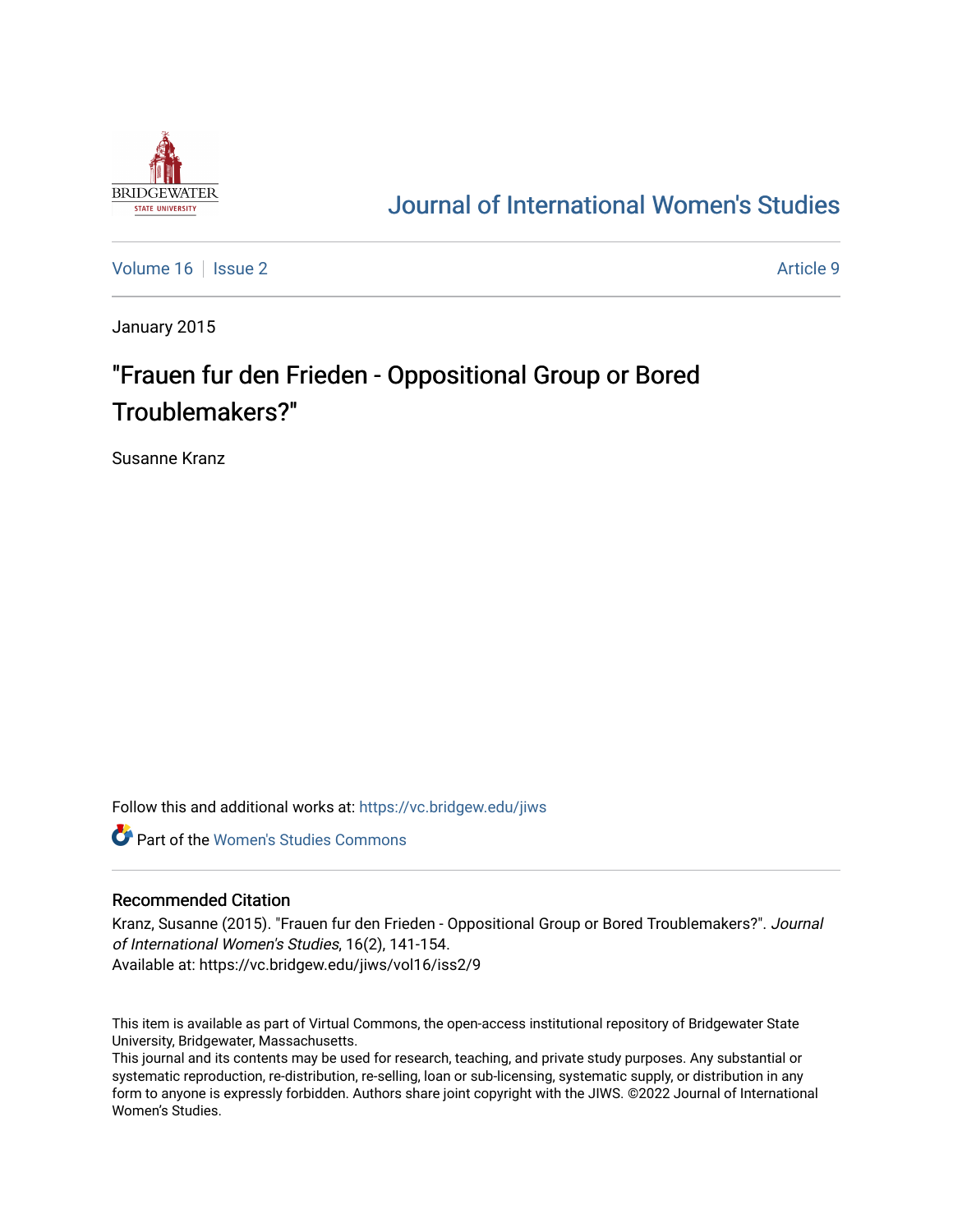#### Kranz: Frauen fur den Frieden

This journal and its contents may be used for research, teaching and private study purposes. Any substantial or systematic reproduction, re-distribution, re-selling, loan or sub-licensing, systematic supply or distribution in any form to anyone is expressly forbidden. ©2015 Journal of International Women's Studies.

# **"Frauen für den Frieden—Oppositional Group or Bored Troublemakers?"**

By Susanne Kranz $<sup>1</sup>$ </sup>

#### **Abstract**

This paper explores the autonomous women's group Frauen für den Frieden (Women for Peace) that was founded in the German Democratic Republic (GDR) in 1982. The purpose of this paper is to investigate the reasons behind the foundation of the group as well as its functioning and its rather quick decline and dissolution. A crucial reason for the establishment of an autonomous, yet illegal, women's group was the ratification of a new military law that specified drafting women into the military service in case of a national emergency. Additionally, women challenged the existing Friedenspolitik (policy of peace) of the socialist state. Opinions and views about ideology, religion and politics represented minor matters within the group yet they played a decisive role in weakening it, which was further facilitated by the infiltration of the organization by the Ministry of State Security (Ministerium für Staatssicherheit), short Stasi. The group has been discussed in previous research, primarily German-language sources, but often only as part of the larger peace movement and not in its own right as an independent organization. Its role leading up to the events of 1989/90 has also been overlooked. The paper relies on archival sources, accounts of former activists, and members of the SED who perceived the group as "bored troublemakers," broadening the existing knowledge on autonomous women's organizations in East Germany and Frauen für den Frieden in particular. It offers new insights into an important oppositional group indirectly challenging the state's power which was established as a women's organization without explicit women's issues on their agenda.

*Key Words:* German Democratic Republic, Women for Peace, Cold War

## **Introduction**

 $\overline{\phantom{a}}$ 

*Da sie an der Welt nicht zweifeln konnte, blieb ihr nur der Zweifel an sich. (Because she couldn't doubt the world, she could only doubt herself.)*  Christa Wolf

During the late 1970s and early 1980s the stagnant economy and repressive society of East Germany led to growing discontent of the people with the political system and saw the emergence of several oppositional movements. Some of these groups assembled under the protection of the Protestant Church even though most of them were not necessarily Christians. While the Church enabled them to remain partly hidden from the state's security service, it also created greater vulnerability for infiltration by the state's security's informal employees (IM,

<sup>&</sup>lt;sup>1</sup> Susanne Kranz is an Assistant Professor of History in the Department of Humanities and Social Sciences at Zayed University, Dubai, UAE.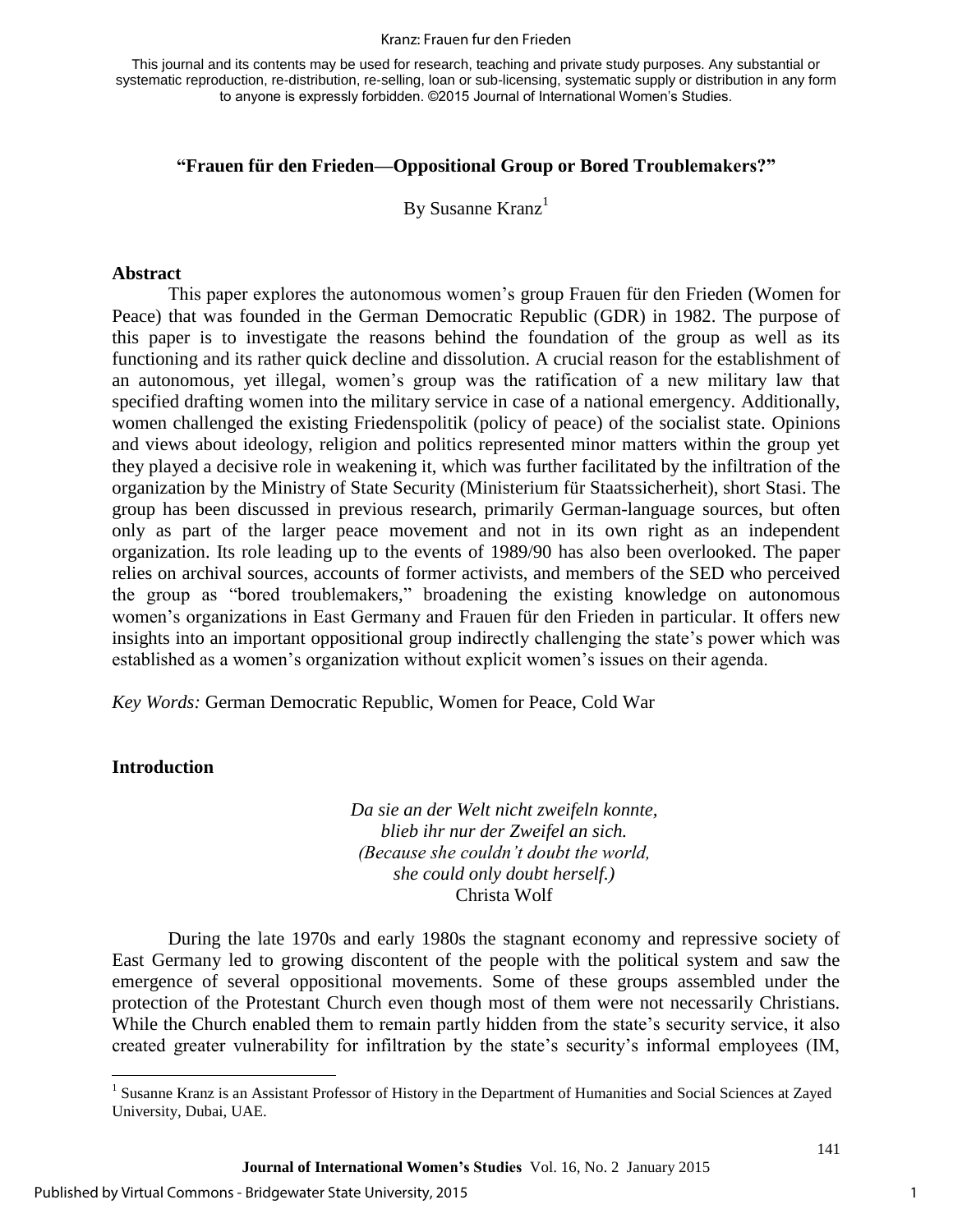Informelle Mitarbeiter). The Church leadership understood the Church as an institution of the socialist system, an integral part of socialist society, yet the Church remained a considerable danger to the state (Grabner 35). Emancipation, liberation, and self-determination of women were difficult tasks for the Protestant Church. Due to its history of hostility towards women, the Church was rather conservative regarding women, but still more open-minded than the government led by the SED (Sozialistische Einheitspartei Deutschlands [Socialist Unity Party of Germany]). It remained partly opposed to the political practices of the dictatorial regime, even though the Church never openly questioned the system. According to Samirah Kenawi, the paradox was that the feminist discussion was carried from within the Church into the society and not from the society into the Church (16). The conservative, old-fashioned opinion about women and the emerging women's groups offered reasons for feminist-inspired discussions within the Church.<sup>2</sup> State and society did not support these discussions since feminism was perceived as a Western concept, which neither served the government nor the women of the GDR. "Discrimination was more visible in the Church than in the secular GDR society which postulated the equality of the genders and which concealed the inequality of women through women's committees, women's promotion plans and social-political measures" (Kenawi 16).

The Church was admonished by the state not to get involved in state affairs (Grabner 85). On March 6, 1978, a discussion regarding state and Church occurred in which the SED wanted to establish freedom and set boundaries for the Church and its power. The dialogue established a self-determined legal and financial status for the Church and granted more ideological freedom to the Church. These concessions made by the state were contradictory. The GDR was clearly an atheist state; 20 percent of the population was Protestant and only 3 percent was Catholic (Schenk and Schindler 133). The SED successfully suppressed religious movements, and the Stasi always had an eye on Christians because of the perceived threat of their interference with the system. The government wanted to prevent opposition groups from using the Church as a carrier for their ideas and from establishing networks; hence, any meeting or gathering had to be of purely religious character. Political leaders wanted to prevent the Church from becoming a mouthpiece of the opposition. On the other hand a dialogue occurred to achieve better control over potential illegal oppositional groups. If the Church attained greater freedom, these groups would leave their limiting private spaces and approach the Church for logistical support and meeting rooms. Kenawi states that between 1978 and 1983 the Stasi uncovered several opposition groups within the Church (16). Once the small opposition of the early 1980s blossomed into a larger visible movement in the later 1980s, and the mass demonstrations in 1989, the role of the Church withered rather quickly and the unusual dialogue between Church and opposition ceased to exist, further facilitated by the fact that the events of 1989/1990 took a life of their own far beyond the control of the oppositional movement, the Church and the state.

# **The Church as an Oppositional Space?**

The opposition groups that emerged in the late 1970s and early 1980s utilized new opportunities the Church presented. The Church enabled them to access Western literature and media. For the use of Western literature GDR citizens were required to have official permission (Giftschein) from the state, and it was only allowed when the literature was needed for particular research (Kenawi 17). The Church, as an institution, was able to attain work visas for travel to

<sup>&</sup>lt;sup>2</sup> For a detailed account on the role of the Church for the oppositional movements in the GDR see: Christa Sengespeick-Roos, *Das ganz Normale tun. Widerstandsräume in der DDR-Kirche*.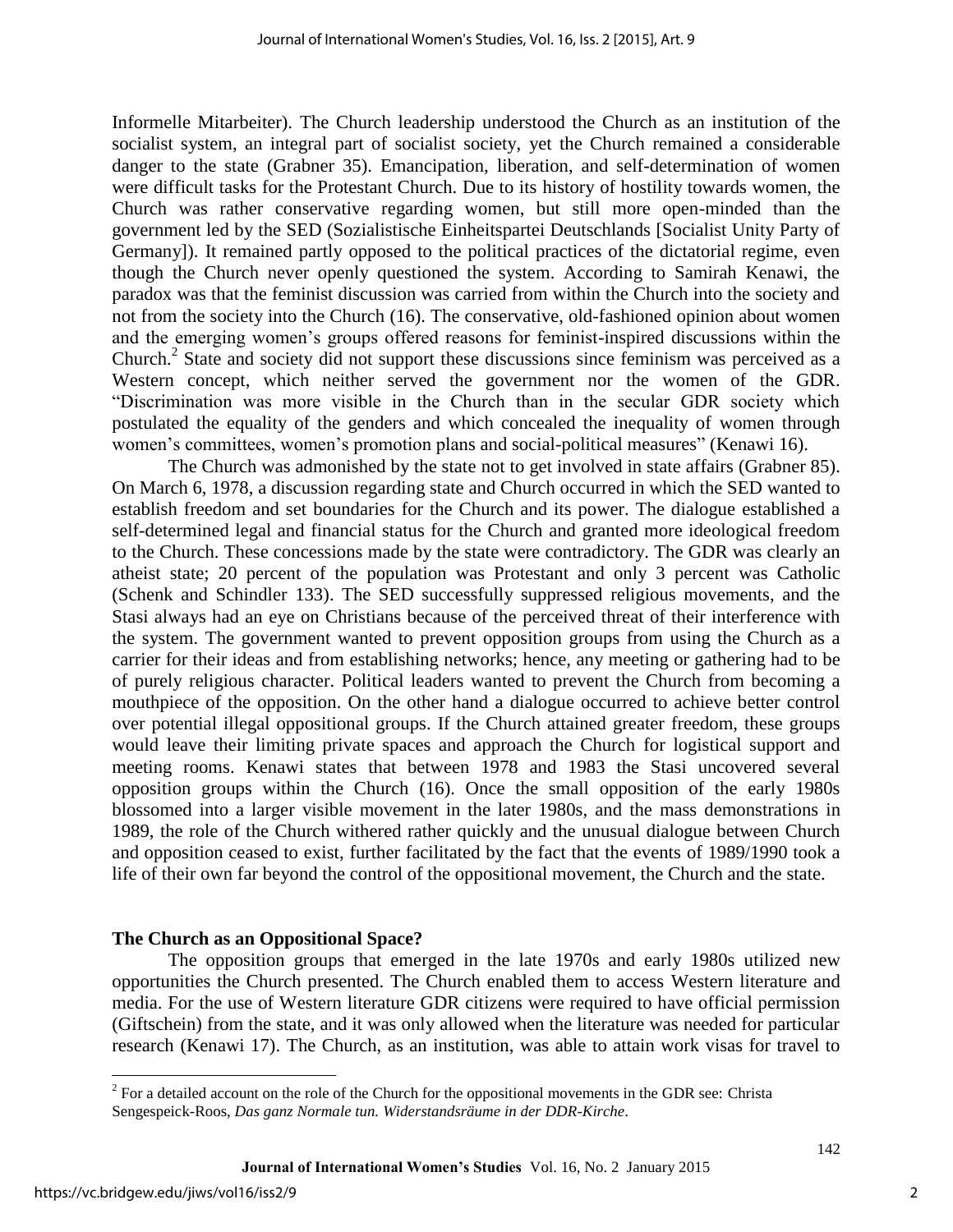Western countries and help groups establish contacts with international organizations. This way opposition groups were able to interact and exchange information with West German and other European groups. Even though the Church never questioned the state, the party, or the patriarchal and hierarchical system, the newly achieved freedom and room for discussion and initiatives changed its role in society.

Since no opportunities to organize along cultural, social, and political issues existed outside the Church, the Church was now placed in critical opposition to the state (Neubert 355). Before, the Church never acted as an oppositional force, although the state assumed it did. Now the state formally pressed an oppositional role on the Church.<sup>3</sup> In addition, disagreements and arguments occurred between the oppositional groups, the Church, and the state over Church services. Opposition groups increasingly used Church services as political and informational events and platforms. Churches were freed from the requirement to gain permission from the state to hold events. In contrast to the SED and the party's mass organizations, all other groups needed to declare events and hope for approval. Events of purely religious character needed no announcement and special permission. The opposition groups, including "Frauen für den Frieden" (Women for Peace) used Church services for their events by declaring political events to be religious ones. The Church opposed the concealed abuse of Church services because it was seen as a sacred ritual (Kenawi 19).

Despite its paradoxical position, the Protestant Church assembled all kinds of civil rights movements in order to maintain its neutrality between state and opposition. Gradually, women split from the general opposition to establish separate women's groups. This split occurred because women realized that they needed to articulate the women's question separate from the social question. Even though equality between men and women and the right to work for both genders were anchored in the constitution, an essential open discussion about social values, performance criteria, gender-related division of labor and gender roles was missing. The Church provided room for these debates, probably more unintentionally than planned.<sup>4</sup> As soon as women gathered in groups they understood that their private problems, such as incompatibility of paid labor, household work and childcare, were societal problems and that the state was as patriarchal as any other country, communist or not. Women's groups in the Church contained three different trends: (1) non-religious women's groups, (2) religious women's groups, and (3) lesbian groups (Kenawi 21).

 Most of these non-religious groups existed within private friends' circles long before they became visible. Kenawi describes the developments as a "decade of solidarity of the Church with women" (18). Through these sympathies a feminist discussion within the Church and between the groups and the Church was encouraged. One of the most important non-religious women's groups was "Frauen für den Frieden" which came into existence in 1982. Many groups tried to win the DFD (Demokratischer Frauenbund Deutschlands [Democratic Women's Association Germany]) as a sponsor for their events and meetings but failed. Even women within the DFD attempted to address and discuss feminist issues, but every attempt was rejected until 1989 (Kenawi 26).

 $\overline{\phantom{a}}$ 

 $3$  Neubert discusses the fact that the Church saw itself neither as part of the party nor the opposition but within the context of GDR socialism this created a paradox. If the Church wanted to escape/limit party control it was perceived as an oppositional force that needed to be controlled by the state, so if Church services or spaces were used by oppositional forces the state understood the Church as part of the opposition (p.355-356).

 $4 K$ enawi begins are careful discussion about the role of the Church in feminist discussions among women's groups arguing that the state was able to cover its patriarchal attitudes with women's programs whereas the Church was openly patriarchal, making the feminist dialogue that emerged even more interesting.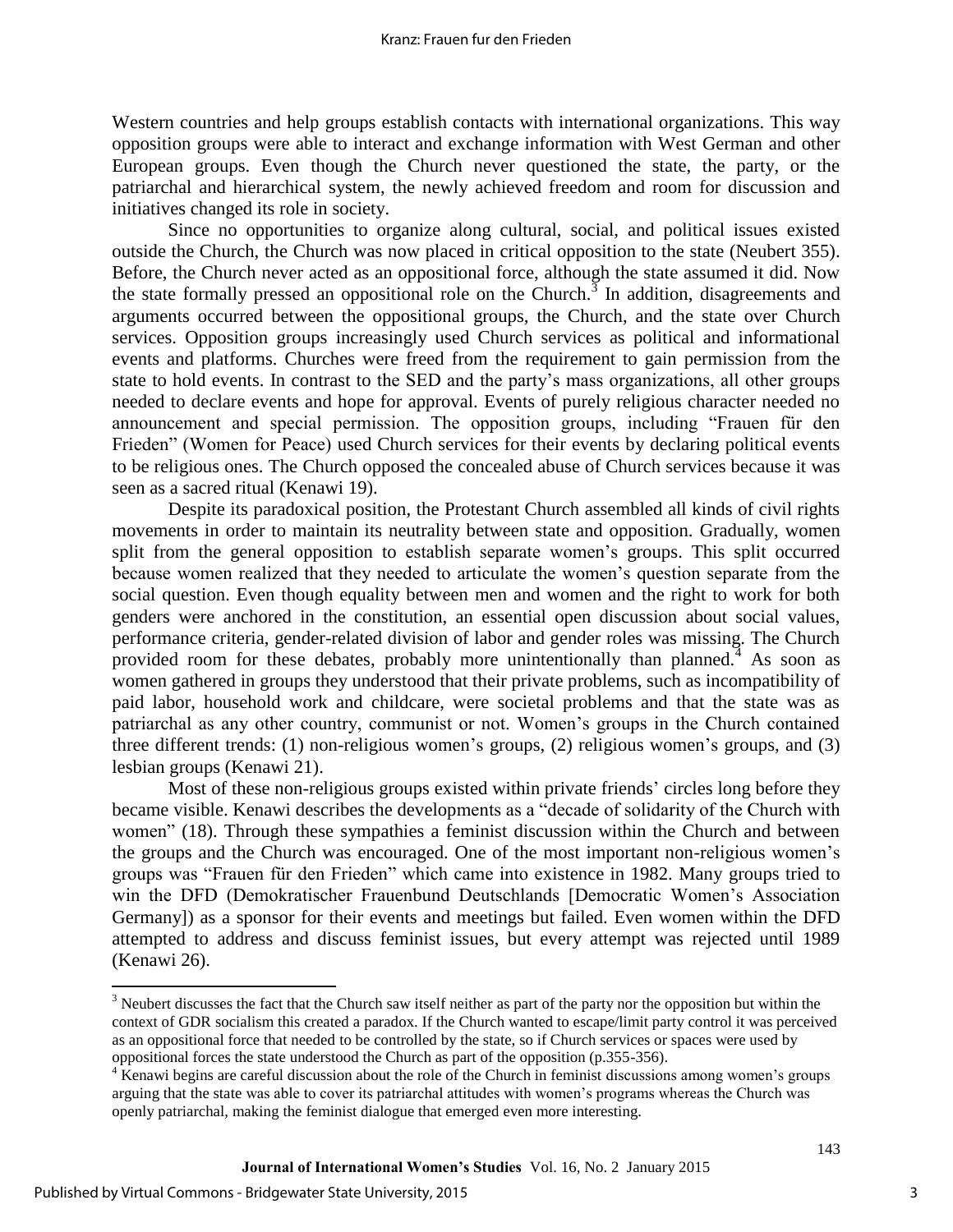The second trend, the religious groups, developed from the traditional women's work within the Church; their topics included family and children, women in the Church and society, abortion, feminist theology, and tradition versus feminism. The religious groups had better opportunities to organize because they had access to rooms, technical equipment, and the ability to publish booklets and journals. Through publication an attempt to create a network between women's groups was initiated (Helwerth 237). Religious women's groups organized meetings once a year to discuss and exchange information with women from all over the GDR.

The third group of women's movements within the Church, the lesbian movement, split from the women's movements and the homosexual movement, a larger working group that fought for the acceptance of alternative lifestyles, because women realized that they were carrying the double burden of being lesbian and women. They fought for acceptance of a lesbian way of life and wanted to create public meeting places. Lesbians were also strongly represented in the political disturbances and activities in fall of 1989. All three types of groups kept themselves informed and updated through word of mouth and a network of private contacts. They were lacking technical equipment, such as telephones, faxes, and copy machines, essential to building well-organized and well-working networks. Consequently, it remained difficult for them to keep in touch and organize events (Schenk and Schindler 133).

Some of the most important women's movements that were established during the 1980s which supported the emergence of the non-violent uprising in East Germany were the UFV (Unabhängiger Frauenverband der DDR [Independent Women's Association of the GDR]); lilo (Fraueninitiative "lila offensive" [Women's Initiative "purple offensive"]); and SOFI (Sozialistische Fraueninitiative [Socialist Women's Initiative]) (Kahlau 108). Ironically, none of these groups wished the GDR to vanish or be annexed by the Federal Republic of Germany (FRG) and they were painfully aware of the possible implications of a rushed unification on women's rights. They merely intended to reform politics and society, and create a humane socialism with more individual rights and freedom. Most of these groups were only locally and regionally organized and had few opportunities to expand. Their task was seen as the "Aufbruch der demokratischen Kräfte" [Upheaval of the Democratic Forces] (Kahlau 108). One of the most important and earliest movements that impacted the rise of oppositional groups in the late 1980s and established a basis for a national women's network was "Frauen für den Frieden;" a group often overlooked that needs to be explored in more depth.

## **Frauen für den Frieden—An Oppositional Force in the Making**

During the late 1970s and early 1980s the Cold War frenzy experienced a revival and the arms race between the two superpowers increased, as did the cooperation of women's peace groups throughout Europe. In February 1982, the West German "Frauen für den Frieden" initiated a peace march from Berlin through the territory of the GDR to Vienna to demonstrate under the motto: "Disarmament in East and West—for a nuclear-free Europe."<sup>5</sup> The East German government, however, withheld permission for the women to march through the GDR and denied East German women their participation. Herein lies one reason for the foundation of the East German "Frauen für den Frieden" in March 1982, at that point still illegal since no independent women's movements were allowed. The DFD, one of the mass organizations of the SED, had been established as the sole representative for women's interests and rights and given the fact that gender equality had officially been proclaimed at the eighth party congress of the

 $\overline{\phantom{a}}$ 

4

<sup>5</sup> *Dokumentation Frauen für den Frieden* (Berlin: Matthias Domaschk Archiv, 1982).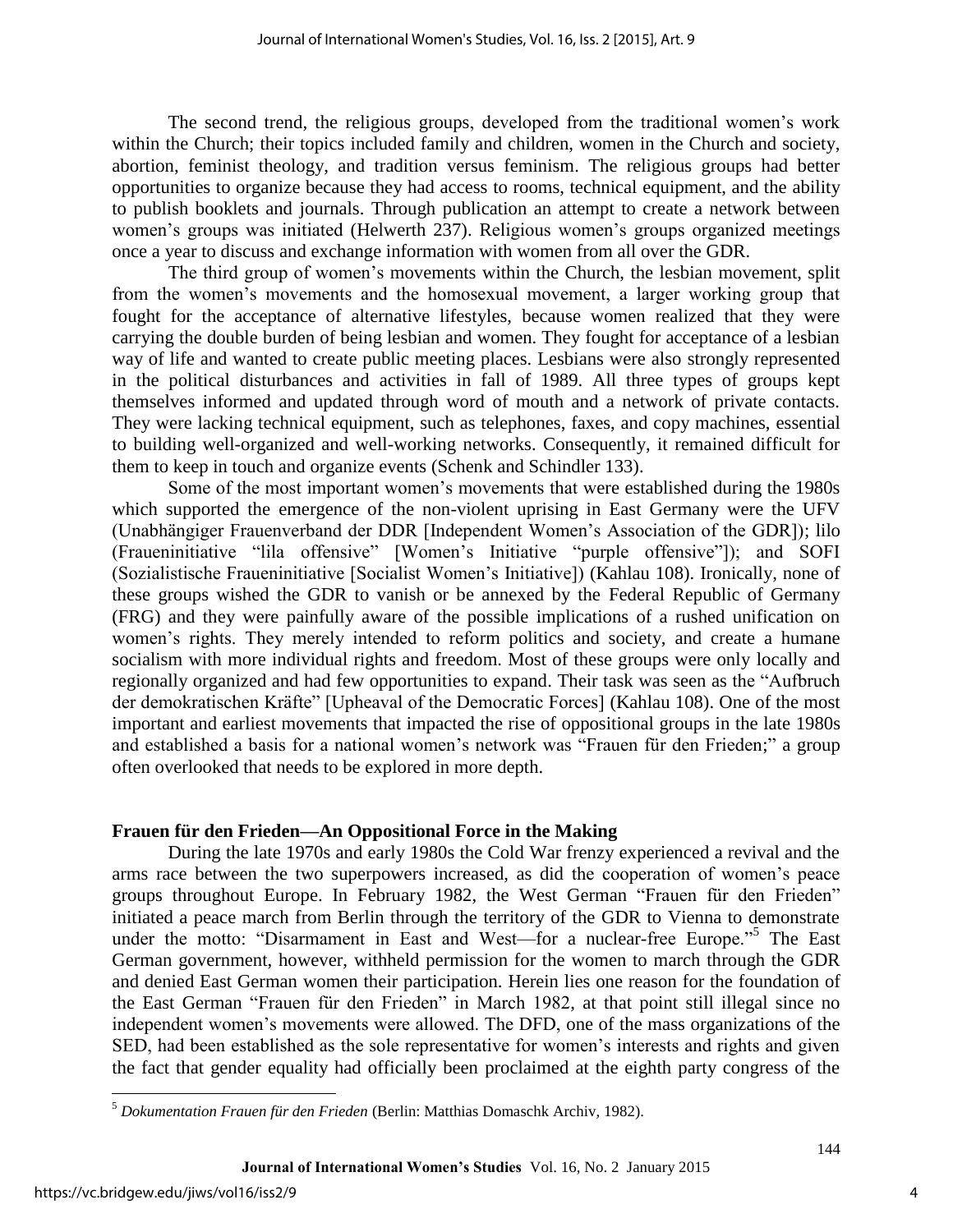#### Kranz: Frauen fur den Frieden

SED, no women's organization, including the DFD, was actually needed. Nevertheless, the women's peace group was able to establish and maintain contacts with members of the movement throughout Europe, though often limited to letters or speeches in absentia due to travel restrictions imposed on most members. Women mainly organized to secure their own and their children's future. Opinions and views about ideology, religion or world politics represented minor matters and initially posed no concerns to the functioning of the group. The main topics were peace, disarmament, the refusal of military service, the prevention of the realization of the NATO-Double Decision and the stationing of SS-20-Missiles on the territory of the GDR.<sup>6</sup> The increasing armaments in both parts of Germany augmented the fear and the possibility of war. The US decided to station Perishing II and other cruise missiles in the FRG to which the West German government agreed on November 22, 1979. Consequently, Russia declared the placement of further SS-20 missiles on East German territory. Women demanded that the GDR would not participate and further contribute to this threatening atmosphere even if the number of weapons were increased in West Germany. The stationing of additional weapons in the East was followed by a governmental explanation that peace would be further safeguarded through the presence of weapons. The rhetoric of the GDR as the only German Friedensstaat (state of peace), propagated since 1947, was consistently applied to justify the policies of the Soviet Union. In consideration of these developments, the first peace workshop was organized by oppositional groups in July 1982 in Berlin with 5000 people in attendance. Many more of these workshops followed throughout the GDR, often within the framework of the Protestant Church.

Apart from the official Friedenspolitik, a key reason for the foundation of "Frauen für den Frieden" was the new military service law, ratified on March 23, 1982 (Fulbrock 234). The law stated that in case of a national emergency, women between the ages of 8 and 50 could be drafted for military service to defend their country. The first women, especially in medical professions, were already called in for the required military medical examinations. This law was the politically motivated reason to get together and overcome the powerlessness and passiveness of the people based on the state's despotism (Sänger 80). Approximately 150 women<sup>7</sup> signed an open letter (Eingabe)<sup>8</sup> to Erich Honecker, Chairman of the State's Council of the GDR, arguing against military service in case of war (Behrend 2). An open discussion about the law was repudiated; hence, the women felt compelled to draw up this petition. The Ministry of Defense viewed women as essential for the protection of the country because the possible "imperialist politics of threat" could impose a dangerous situation on the GDR. For the government the law was also an expression of the realization of gender equality that was laid down as a basic right in the constitution. For women on the other side "military service for women was not an expression of equality, but a contradiction of them being women" (Neubert 460). Women's task was to protect life and not destroy it. The petition stated that women with and without children, Catholic, Protestant or irreligious cannot quietly accept this law and the direction the government is taking. They wrote in their petition: "We are not willing to participate in military service and demand the right to refuse military service because the law is restricting our freedom of conscience."<sup>9</sup> In addition, the women argued that:

 $\overline{\phantom{a}}$ 

<sup>&</sup>lt;sup>6</sup> The NATO Double Decision of December 12, 1979, ruled that measures needed to be taken to decrease the qualitative and quantitative predominance, regarding missiles, the USSR vis-à-vis the USA.

<sup>7</sup> West German media reports talk about 300-400 women signing the letter. See Helmut Lölhöffel, "Der Offenheit einen Riegel vorschieben" in: *Süddeutschte Zeitung*, 22.12.83 (RHG/FfF-Dok-IV).

 $8$  Eingaben were a GDR specific system to express grievances to the government which were used widely with varying outcomes and responses.

<sup>9</sup> *Eingabe an Erich Honecker* (Berlin: Matthias Domaschk Archiv, 12.October 1982).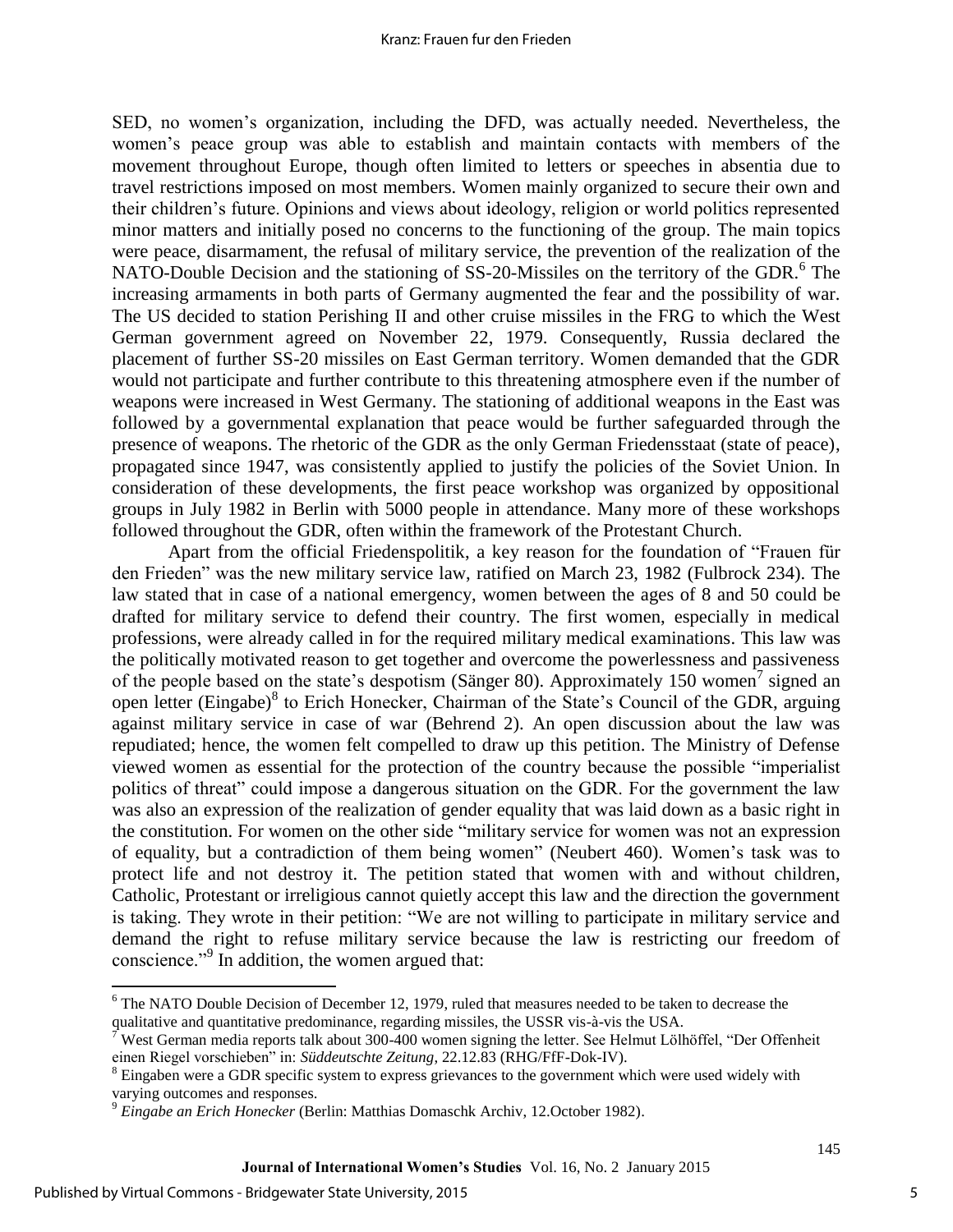We women want to break the cycle of violence and refuse to participate in all forms of violence as means of conflict resolution.

We don't perceive our equality to men in the fact that we stand next to men with weapons in their hands but next to men who have also recognized that abstractions such as "enemy" and "opponent" actually imply the destruction of mankind.

We women perceive the willingness to serve as a threatening gesture, which opposes the striving for moral and military disarmament and which drowns the voice of reason in military obedience.

We women object to being part of the National People's Army and defending a country which will be uninhabitable even after conventional warfare that would most likely end up in a nuclear catastrophe in Europe.

We women believe that humankind is at the brink of disaster and every minor event could lead to a catastrophe. This fall can be prevented if we lead an open discussion.

According to the constitution, article 65, all drafts of basic laws have to be discussed amongst the people before being passed. In our opinion this law is a basic law since half of the population is affected by it.<sup>10</sup>

Women also collected signatures, and conducted several night prayers for peace under the protective roof of the Protestant Church, a phenomenon of the East German oppositional movement, as discussed earlier. The openness of the Church, however, also made it easier for the state security to infiltrate groups which is partially to blame for the breakdown of the organization. In December 1982 the open letter was published in the West German magazine *Der Spiegel*. The participating women were now subjected to questioning and further repressions by the Stasi. Many women were aware of possible repercussions they might face, which could include the loss of their jobs, the end of their studies or vocational training, forms of social ostracism and threats of losing custody of their children; some had previous experiences with the Stasi and were more inclined to sign another petition.<sup>11</sup> Activists had to be very careful whom they would ask to sign the letter. On several occasions women who intended to sign withdrew their support out of fear.

In January 1983 women issued another letter to the government because they were not given any response to their first petition; it was signed by fewer women than the first, portraying the threatening and intimidating behavior of the government. The letter refers to personal conversations that took place between governmental institutions, mostly the Stasi, and individual women often pressuring women into removing their signatures from the petition. The second

 $\overline{\phantom{a}}$  $10$  ibid.

<sup>&</sup>lt;sup>11</sup> See Irena Kukutz, *Grenzüberschreitend. Frauenprotest im Kalten Krieg* for interviews Kukutz held with several former activists and their reasons for signing the letter as well as their fears and emotions about the consequences.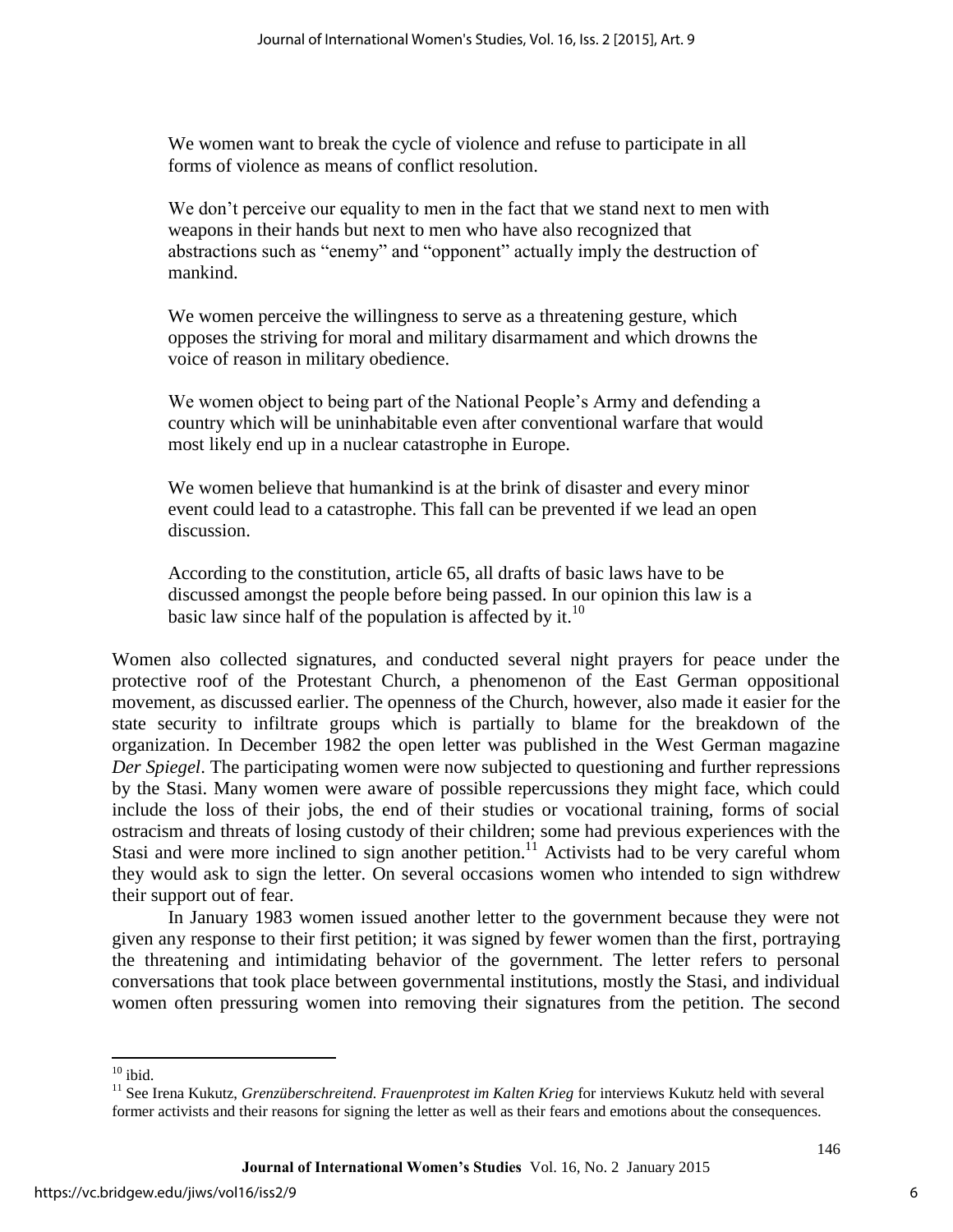letter called again for an open discussion and transparency.<sup>12</sup> An open protest of the group "Frauen für den Frieden" occurred. In several cities the group was making its existence public. Subsequently, the government "recommended" that some of these women leave the GDR before facing further and more severe consequences. On March 8, International Women's Day, West German "Frauen für den Frieden" organized the formation of a human chain between the American and Russian consulates in West Berlin to deliver peace messages against hate and violence. Encouraged by these activities the Eastern group arranged a picket with candles and built a human chain between the American and Russian embassies to promote communication between East and West. Approximately 70 women and men participated in this demonstration, which resulted in massive police engagement and growing repression.

In October 1983, the group initiated "Denial in Black;" 50 women dressed in black handed over their petitions to refuse military service to the responsible military service offices. Again massive engagement of the security forces occurred. The Stasi had been informed about this protest by its IMs and successfully dispersed the group. They increased identity checks, stationed officers, purposely took pictures of women dressed in black, replaced post office workers in order to intercept letters and obtain names and addresses of all women sending their refusal to the military service. Archival records draw a disturbing picture of how events unfolded that day and the tactics women employed to avoid arrest. The refusal letter of Traudl Kulikowsky $^{13}$  reads as follows:

Besides the fact that I don't like uniforms and that they don't really contribute to healthy living, can you imagine women's legs in these boots? And the not necessarily communicative way of speaking, not really feminine. Could you imagine your wife speaking to you like this and still being nice to her? I will not take a gun in my hands, a sort of phallic symbol, I don't even know how to handle. Also what is there to defend in case of an atomic war? I think I wouldn't even have time to find a cozy place at the cemetery. This law needs to be discussed with women. Dialogue is not as bad as orders. Maybe we can disarm the law? Please understand that I discharge myself from this duty. $^{14}$ 

Kulikowsky's letter tellingly reveals the contradictions women faced under a socialist system claiming to have achieved complete gender equality. While clearly expressing that women serving in the military contradict the nature of women, she reinforces gender stereotypes and the patriarchal system of the GDR which becomes a central point of discussion amongst women's groups emerging in the late 1980s.

The situation was further aggravated when the East German government, on October 25, 1983, announced the plan to station Russian nuclear short-range missiles in the GDR. Following this, the Green Party of the FRG sent a delegation to the East German government, and western peace advocates met with eastern activists to discuss current issues. The politicians of the Green Party carried back postcards written by East German women and children with messages of

l

<sup>12</sup> *Brief an Erich Honecker* (Berlin: Matthias Domaschk Archiv, 20. January 1983).

<sup>&</sup>lt;sup>13</sup> Traudl Kulikowsky was an East German actress who left the GDR in 1984. She was not a regular member of the group but signed two petitions to the government calling for an open dialogue about women serving in the military. In the late 1970s, before becoming active in Frauen für den Frieden, and her application for an exit visa she worked as an IM for the Stasi.

<sup>14</sup> Traudl Kulikowsky, *Brief an das Wehrkreiskommando Berlin*, 21.10.83, RHG/FfF-Dok-IV.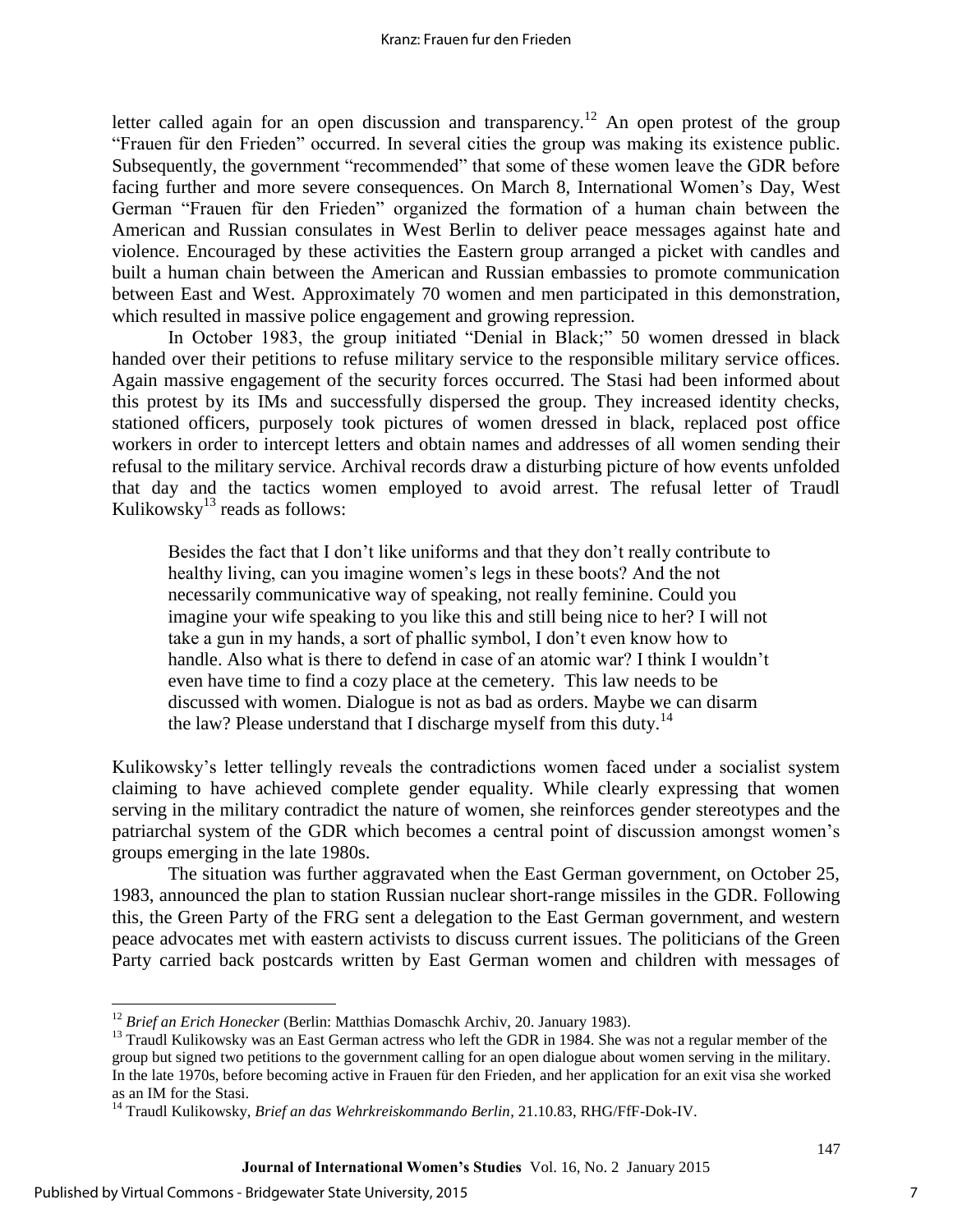peace and references to the dangers of wars, violence and armament. These were handed out during parliamentary sessions. The Stasi imposed curfews, increased questioning, and refused further entry for West German peace activists into the GDR, in order to prevent activities and communication. Around this time they also planted IM Karin Lenz, known as Monika Haeger, to monitor "Frauen für den Frieden." Despite doubts, her IM status was unknown to the women until 1989 when the group had been infiltrated by several more IMs. The Stasi planned regular surveillance and faked the expulsion of Karin Lenz from the SED allowing her easier access to the organization. She belonged to the core of the women's group, was present at every meeting, wrote publications and petitions, and maintained many Western contacts. In addition, phones were tapped and apartments wired.

"Frauen für den Frieden" organized the first women's meeting in Halle; this assembly was organized to express their doubts and to demonstrate for a more peaceful society which also targeted the educational system of the GDR, including schools, kindergartens, textbooks, toys, etc. These gatherings occurred yearly, in 1985 in Berlin, 1986 in Leipzig, 1987 in Magdeburg, 1988 in Karl-Marx-Stadt (today Chemnitz), and in 1989 in Jena (Kenawi 23). All types of groups, ranging from religious, non-religious to lesbian, environmental and intellectual, participated in these annual meetings and helped to establish a network of women's groups paving the way for the opposition that emerged in 1989. In March 1985 the East and West German "Frauen für den Frieden" planned a meeting in Czechoslovakia which once again was prevented by the Stasi through declining travel permits to activists. An additional event took place in May when the women issued an appeal to the American Congress, an initiative to end the ideological separation of Europe. European women were "demanding the end of all nuclear weapons tests, immediately and forever.<sup>515</sup> In conclusion, in June 1985 the state's security opened their Zentraloperativer Vorgang (ZOV) "Wespen" (central operative file "Wasps"). The mission was the GDR-wide corrosion (very explicitly and vividly described in archival records) of "Frauen für den Frieden." Eventually, in 1986, the international year of peace, new groups and movements emerged out of "Frauen für den Frieden" such as Doctors for Peace, third world groups, environmental groups, and other democratic organizations.

"Frauen für den Frieden" had begun to practice interrogation drills as early as October 1983 knowing that arrests were imminent. Barbara Einhorn, academic and activist, residing in the UK, had visited the women and was planning a publication in the UK and the FRG before being arrested for treacherous disclosure of information.<sup>16</sup> Following her detainment and deportation, Einhorn received entry refusal until 1988 (Kukutz 101). In December the political leadership was frightened enough to finally arrest the perceived "leaders" of the group which included Irena Kukutz and Jutta Seidel who were released after a short detention and threatened with legal consequences, and Bärbel Bohley and Ulrike Poppe who remained in prison until January 24, 1984. West German "Frauen für den Frieden" protested at Check Point Charlie in Berlin for the release of these women and the release of other political prisoners in the GDR, an event which drew international attention. At the international meeting of peace movements in Stockholm at the CSCE (Commission on Security and Cooperation in Europe) in January 1984, petitions were made to the leading politicians calling for the release of the two imprisoned women. Einhorn wrote in the British newspaper *The Guardian* on January 12, 1984:

 $\overline{\phantom{a}}$ <sup>15</sup> *Dokumentation Frauen für den Frieden* (Berlin: Matthias Domaschk Archiv, 2001).

<sup>&</sup>lt;sup>16</sup> For a detailed description of Einhorn's experiences while in prison see: Irena Kukutz, *Grenzüberschreitend*. *Frauenprotest im Kalten Krieg*, 101.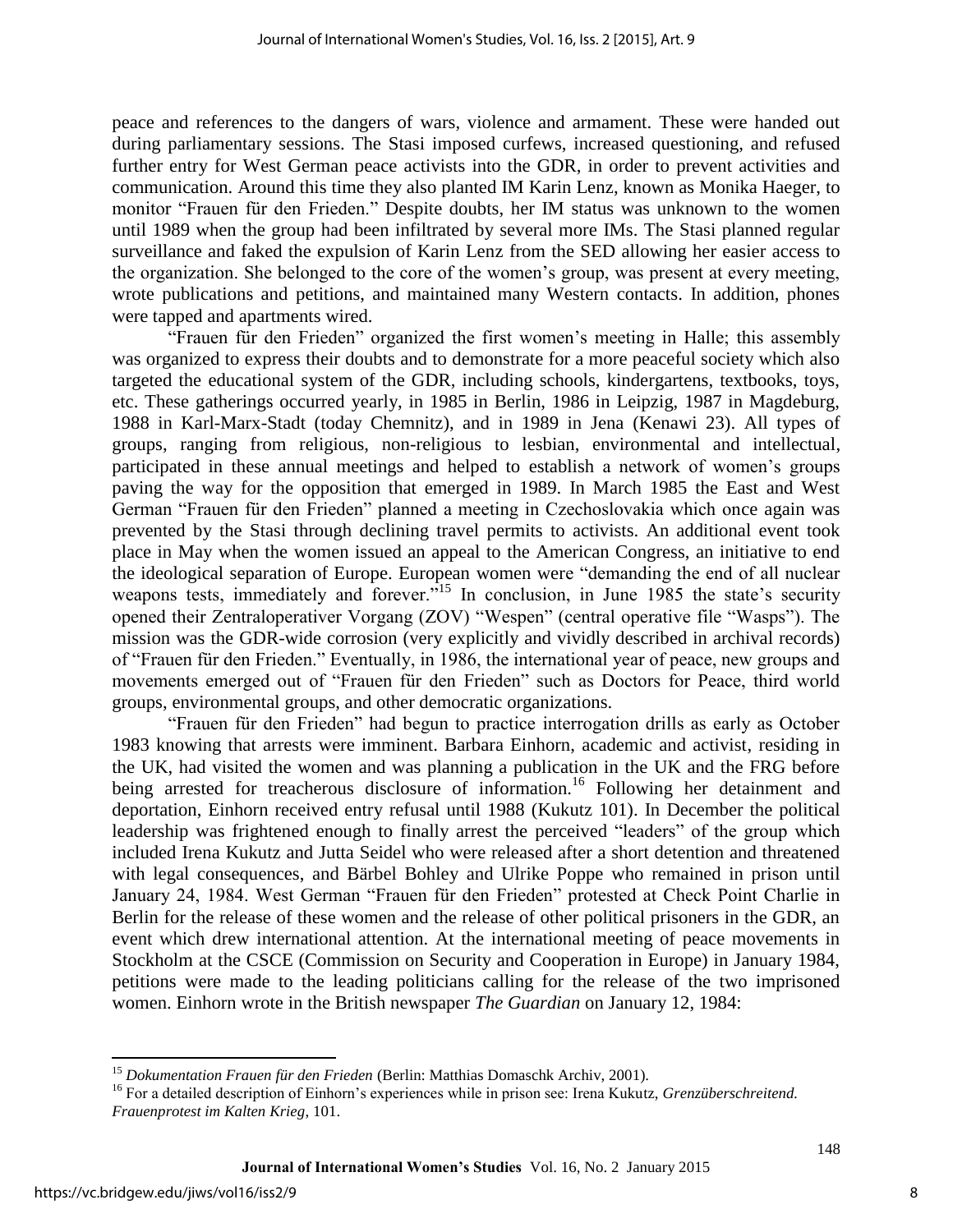How cruise missiles have claimed two East German victims! Two women see pacifism as the only viable strategy for the de-escalation of the arms race; opposition was addressed to both superpowers. The women's concern was purely to promote contact and understanding between women's peace groups through the exchange of feminist issues. Although the GDR's record on legal, social, and economic measures in favor of equality for women is impressive, the women with whom we have contact had begun to value talking and acting together as women for the first time. $17$ 

The group itself wrote a declaration that was published in the West German *Frankfurter Rundschau* in which they protested the arrests. Bohley and Poppe were facing twelve years in prison for treason if prosecuted. The declaration furthermore states, "since the state security forces, for decades, thought about women as easily susceptible followers of men, these measures display a new attitude towards our work. We don't need this kind of equality."<sup>18</sup> This poses the question whether the women were a political or rather a gender-based threat to the supposedly un-patriarchal leadership and society of the GDR. The group additionally requested the West German government to put an immediate stop to the stationing of missiles and stop pretending that the political situation in Germany had not changed. The group indicated that the West German government is as much at fault as the East German government for the arrests. After her release, Bohley continued her engagement in oppositional groups, but was finally expelled from the GDR in 1988 and sent on a "compulsory vacation" to Great Britain from which she was able to return in 1989. It comes as no surprise that political resistance was at its peak in the 1980s and amongst the forms of resistance<sup>19</sup> utilized by women, the peace movement and requesting to leave the GDR figured highest (Weil 23). Women's resistance was quantitatively low, but only in the 1980s were women ever arrested for being part of the peace movement. Officially, 32 women have been arrested as part of the peace movement between 1972 and 1989 (Weil 17).

After the release of Bohley and Poppe in early 1984, the Stasi created uncertainty and rumors within the organization through anonymous letters stating that Poppe and Bohley were claiming sole leadership and making all decisions without the consent of other members. These letters successfully generated mistrust and suspicion. Lenz, who started working for the Stasi in 1981, actively contributed to the growing suspicion since her tasks as an IM included the spread of rumors. According to Lenz, the Stasi was particularly interested in the privacy of its "subjects" (which she claimed to never have entertained) due to the destructive impact not just on the individual but the entire group. Lenz admitted that the split within the group, the split amongst the "enemy,"<sup>20</sup> satisfied her (Kukutz and Havemann 163). It is important to mention here that Lenz, in later conversations with Irena Kukutz and Katja Havemann about her work as an IM, states that the enemies she encountered were not as she had imagined them to be, but her responsibility as a comrade to protect her country outweighed the friendships she had cultivated

 $\overline{\phantom{a}}$ 

<sup>&</sup>lt;sup>17</sup> Barbara Einhorn, "How cruise missiles have claimed two East German victims" in: *The Guardian*, January 12, 1984.

<sup>18</sup> Frauen für den Frieden "Abschreckung nach Innen," in *Frankfurter Rundschau*, 23. December 1983.

<sup>&</sup>lt;sup>19</sup> Forms of resistance according to Weil include: secret activities against dictatorship, participating in demonstrations, members of the peace movement, and request to leave the GDR or attempted escape.

 $20$  The "enemy" was defined as follows by the Stasi: "Persons, who in groups or as individuals, purposely develop political and ideological views opposing socialism and who endanger or damage the socialist order of society through their actions and behavior in order to realize their views." in: Irena Kukutz and Katja Havemann, *Geschützte Quelle*, 36.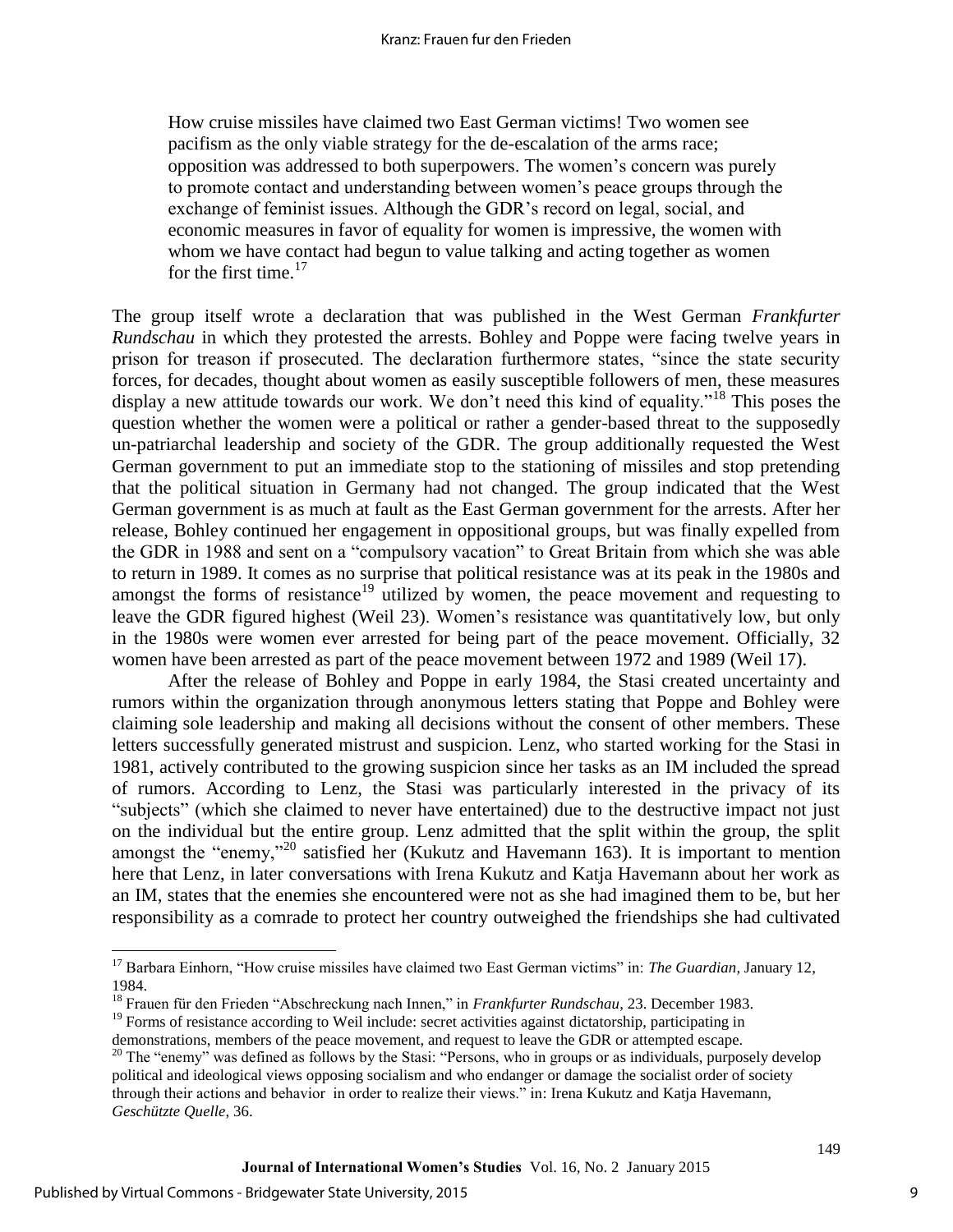yet she was deeply hurt by the arrests and the forced exile of Bohley since she somewhat believed in the cause of "Frauen für den Frieden." She had become a close friend and even confidante to some activists. Her account provides a clear picture of the schizophrenic condition she was in. On the one hand she received awards for her loyal services from the state security, and on the other hand she had to force herself into believing that these women with whom she shared her life were planning to harm her country for which she was ready to do anything (Kukutz and Havemann 43).

After the nation-wide wave of arrests, and due to fear of repression, the women decided to split the movement into regional factions which made it almost impossible to organize activities, coordinate meetings, and communicate. These events finally led to the breakdown of "Frauen für den Frieden". Nevertheless, in 1987, the group endeavored to continue their work and appealed to the leadership of the Church for support, hoping to reverse the split from 1984 because they realized that it hindered their work and the coordination of events. In addition, smaller branches had completely dissolved because of the non-existent network. By that time the fragmentation of the group and its membership was irreversible and many organized and/or joined other oppositional groups. The last official meeting mentioned in archival records, took place in December 1988, when the Stasi also closed its ZOV Wespen. The final report states that "the association has the personnel but no group activities are taking place. […] due to the increasing insignificance of western European women's movements the group lost importance. The work of the IMs has reduced the organization to a minimum which now deals with politically less important issues like feminism..."<sup>21</sup> The Stasi records unmistakably indicate how the group quickly transformed from a serious threat, despite its small size, and no clear indication of what constituted a serious threat, to a group of bored women who were just out to make trouble and should not be taken seriously especially considering that they were only concerned with 'feminist' issues which do not indicate a threat to the state. The women were portrayed as Tunichtgut (good-for-nothing) and antisocial elements by the state security, which begs the question of why it had to be eliminated in the first place.

# **The End of Frauen für den Frieden but a New Beginning**

Over time, the themes of "Frauen für den Frieden" had changed. New topics, such as nuclear energy, genetic engineering, ethics, education, and also women-specific subjects like abortion were discussed. Reasons for this shift in priorities were the worsening economic situation, the decrease of the nuclear threat as well as the fact that women began to realize the lack of gender equality. Furthermore, the reactor accident in Chernobyl on April 26, 1986, made the dangers of nuclear energy obvious and imposed new threats upon society. This incident increased environmental concerns, especially since the GDR was less concerned with environmental issues, showing that atomic threats and dangers created concerns for everybody which did not stop at ideological boundaries. Education created an additional concern. The educational system of the GDR promoted gender segregation, traditional gender roles, and military themes. From the first grade the schools constructed a picture of the enemy (Kenawi 24). Women fought against militaristic education and toys. From the early 1980s women submitted petitions to the Ministry of Education against military toys and militaristic school education. They initiated a "Kinderladen" [Children's Shop] in 1980, which was seen as an

 $\overline{\phantom{a}}$ 

<sup>&</sup>lt;sup>21</sup> MfS Auskunft zum feindlich-negativen Personenzusammenschluss "Frauen für den Frieden" Berlin,13,12,1988, RHG/FfF-Dok-X.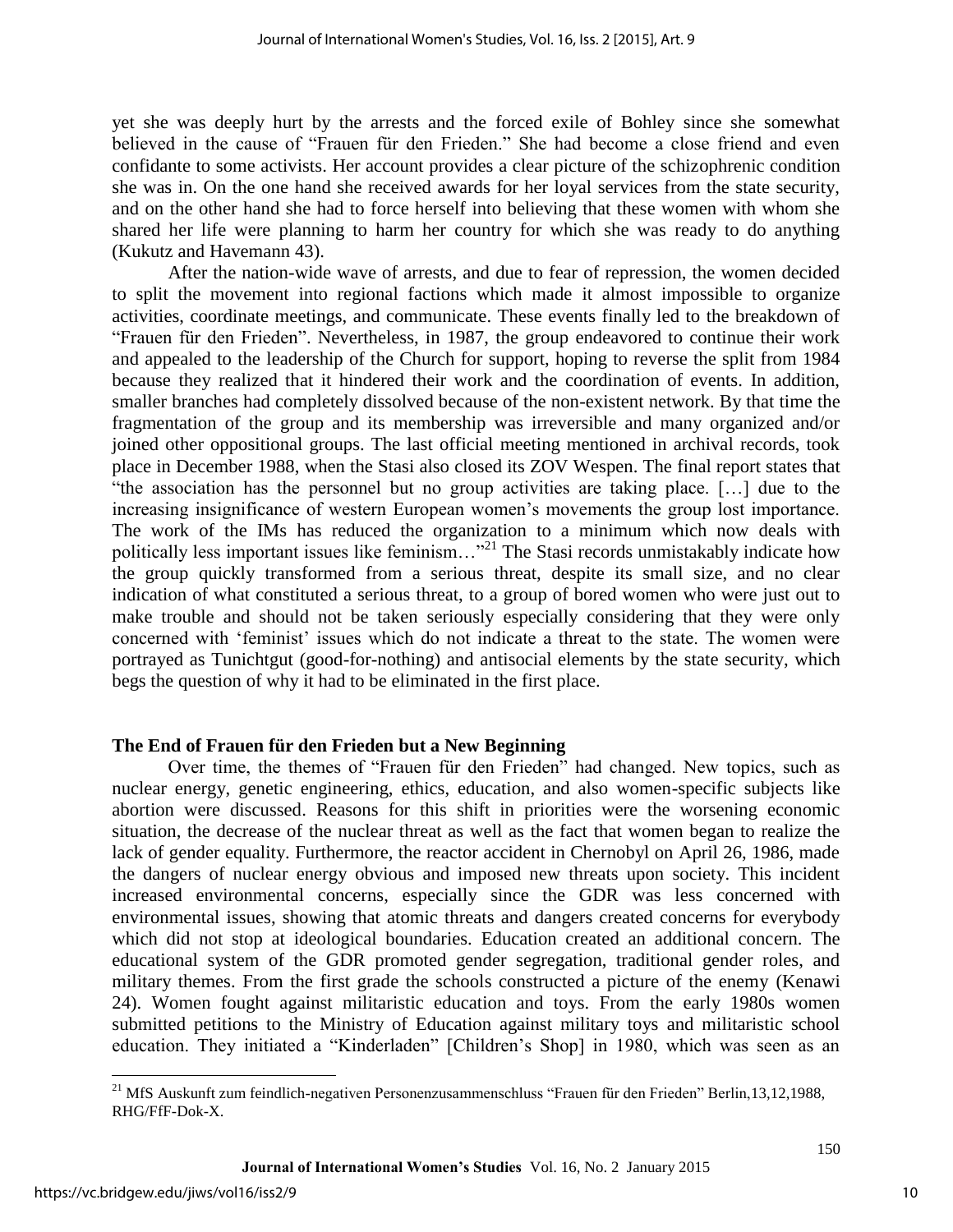alternative to the authoritarian education and upbringing of children. It furthermore criticized the kindergarten and high school system of the GDR and the state's views on education as well as militaristic elements of education. This institution was organized privately by mothers and fathers. The Kinderladen, a thorn in the eyes of the leadership, was closed by the state's security on December 16, 1983 because the leaders perceived this different concept of education as a threat to communist ideology, a threat to the development of the all-around socialist personality. Coinciding with the incarceration of Bohley and Poppe, "one morning at 6 am, a clear-up squad smashed the windows, loaded the furniture and the toys on a truck and bricked up the shop." $22$ 

When the first nationwide women's meeting occurred in 1988, "Frauen für den Frieden" had given up its actual founding reasons and was dissolved into a network of various women's, peace, and civil rights groups whose main concern now was to reform the existing political system of the GDR into a human socialism with democratic features. Only a small percentage of women who were active in the group participated in later established women's groups such as the UFV. Some founded and/or joined other oppositional movements like Neues Forum and Demokratie Jetzt; others withdrew entirely from political life. During the late 1980s the Stasi registered fourteen active women's groups with approximately 150 women (Neubert 710) and around 650 civil movements. $^{23}$ 

# **Conclusion**

 $\overline{\phantom{a}}$ 

"Frauen für den Frieden" was rather circumstantially established as a women's group; most peace movement events, under the roof of the Protestant Church, were not women-only events. Furthermore, the group did not include gender-specific issues in their agenda, but the draft law opened new dimensions since women were now directly affected by the possibility of war and its consequences. And because of this direct concern they decided to completely eliminate men from their discussions and meetings, leading to the end of (marital) relationships in some cases.<sup>24</sup> Discussions about the state's women's/mommy policies did not take place, but for the first time they encountered other women with similar concerns, some of them genderbased.<sup>25</sup> Membership was exclusively for women (based on gender-specific issues such as the double burden) yet women and men, just as proclaimed in the official state's gender policy based on Marx and Engels' ideas on the class struggle, continued to fight side by side for peace and an improved socialist system. A convincing motive for only allowing women into the group was the dominant and sometimes opinionated behavior of men, including friends and husbands, the women had already experienced in previous oppositional work.<sup>26</sup> The group was perceived as an oppositional force and regardless of its low membership and limited outreach they were recklessly pursued by the government without ever posing a serious threat to the state. One reason for the repression and ultimate destruction of the group was the audacious "attack" on the

<sup>22</sup> See the interview with Ulrike Poppe in Irena Kukutz, *Grenzüberschreitend*, 30.

<sup>&</sup>lt;sup>23</sup> This number appears relatively high compared with Behrend who states 2000 active members of the civil movements in 1989.

<sup>&</sup>lt;sup>24</sup> The private life of some activists was meticulously recorded by the Stasi and visible in the archival records in the Robert Havemann Gesellschaft. See also Irena Kukutz and Katja Havemann, *Geschützte Quelle.* and Irena Kukutz, *Grenzüberschreitend.* for more information.

<sup>25</sup> See Kenawi, a statement of *Frauen für den Frieden* Halle discussing the reasons for becoming a women's group, 171.

<sup>&</sup>lt;sup>26</sup> See Katja Havemann interview which explains in more detail how this organization became a women's group without explicit women's issues in: Irena Kukutz, *Grenzüberschreitend*, 12.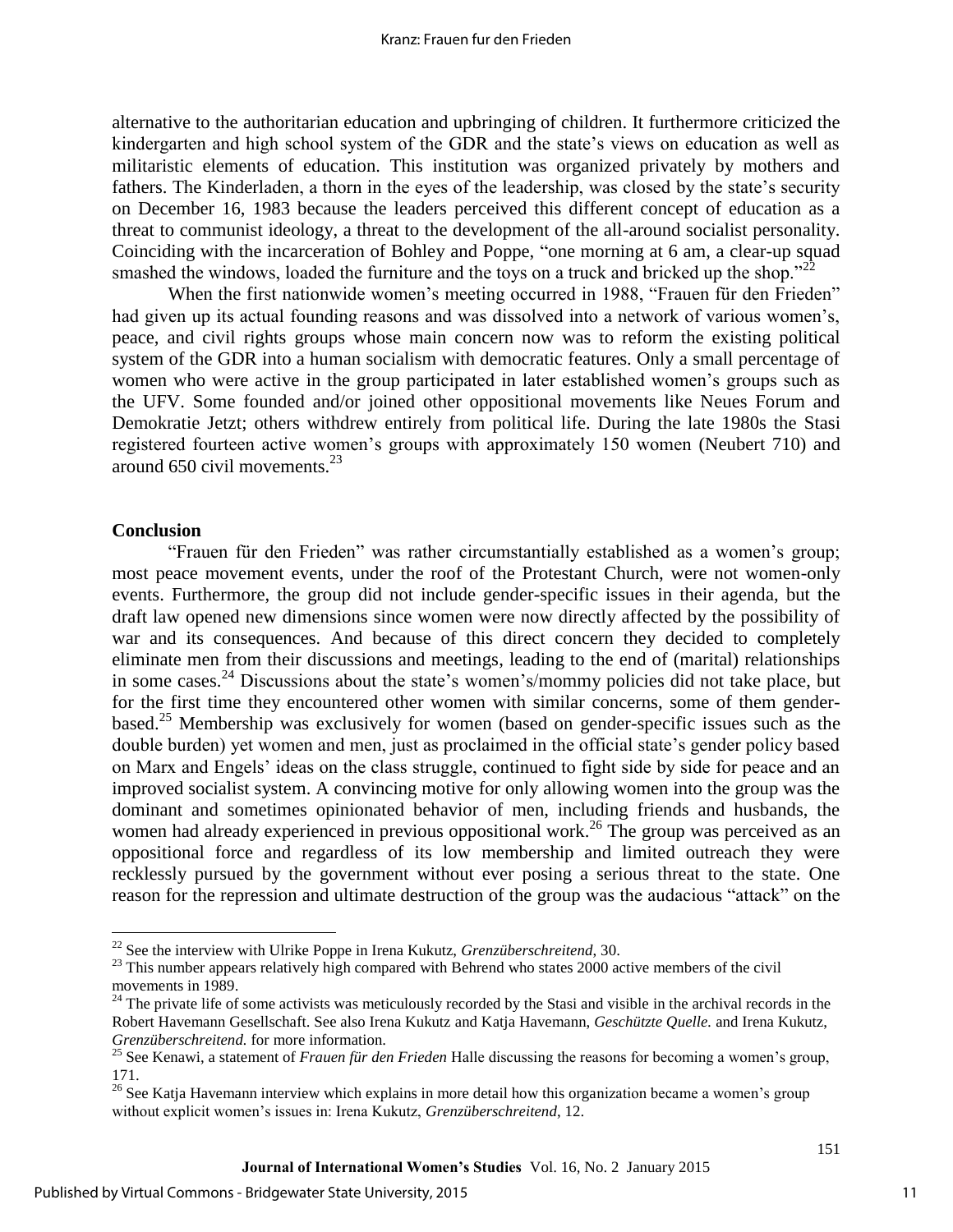state's proclaimed Friedenspolitik and the Friedensstaat itself. In addition, the question remains how much the patriarchal government of the GDR perceived the women themselves as a threat rather than their political activities since they barely encountered oppositional women,  $27$  hence it was easy to frame these women as antisocial elements. The majority of East German women were most likely unaware of the existence of "Frauen für den Frieden," especially given the high expectations as workers and mothers resulting in the infamous double or rather triple-burden of paid labor, childcare and household labor; and the lack of publicity further limited the impact of the organization. On the contrary, the women were seen as harmless or rather bored troublemakers by others. Helga Hörz, representative of the GDR in the UN Commission on the Status of Women, believes that these women were not really interested in improving the political or social framework of the GDR as they claimed but rather in the creation of unnecessary trouble, especially given the fact that the GDR pursued an active Friedenspolitik, $^{28}$  that was highlighted at every opportunity by the official rhetoric of the party and its mass organizations. Hörz further states that some of these activists were attention seekers rather than real oppositional forces because women had all the opportunities to be peace activists within the existing state structures. No matter how one wants to "label" the organization, the efforts to discredit this small group as mere troublemakers completely overlook the ways in which they effectively blurred the lines between the private and the public sphere, between the political and the personal, because their understanding was undoubtedly shaped by the connection between everyday life, the government and its policies. Precisely this understanding or probing of new territory is what sets these women apart from the general oppositional forces who often maintained single issue agendas as well as the majority of East German women who accepted the proclaimed emancipation of women as accomplished or who simply did not have the time to question the government's peace and women's policies. Yet, one must be aware of the fact that the blurring of lines was a rather subconscious process and the group's primary intent was not to disrupt patriarchal state processes but to challenge the peace rhetoric used by the political leadership. The protection of life and peace were essential features of the group's agenda, and they were inseparable from all spheres of life. In order to ensure these, they felt that being and acting political was an obligation rather than a choice. It is critical to mention that "Frauen für den Frieden," despite its short life and limited outreach, was a catalyst for further civil rights movements to emerge in the late 1980s which were essential for the upheavals of 1989. Active women were clearly not bored troublemakers, even though they may have been perceived as such by the SED and DFD, but rather critical forces of change even though this change occurred later and under different circumstances. One can also conclude that women were not pushing a gender-based agenda and only marginally challenged the patriarchal boundaries of the socialist state. The women's peace movement cannot be underestimated in the role they played in the general oppositional movement of the GDR since many of these women established or entered new movements. The rapid succession of events in 1989/90 and the rushed unification left many oppositionists defeated in their quest for a reformed socialism resulting in a quick decline of civil rights and women's movements after unification. Unfortunately, this left post 1990 Germany with a dearth of women's organizations and women's activism that has yet to be mended.

 $\overline{a}$ 

 $27$  Discussions whether the GDR was a patriarchal state continue to this day between former activists and SED members. For further information see: Susanne Diemers, *Patriarchalismus in der DDR*; Ursula Schröter and Renate Ullrich, *Patriarchat im Sozialismus?* and Ursula Schröter, Renate Ullrich, and Rainer Ferchland, *Patriarchat in der DDR.* 

<sup>&</sup>lt;sup>28</sup> Personal Conversation with Prof. Helga Hörz, Berlin, July 2012.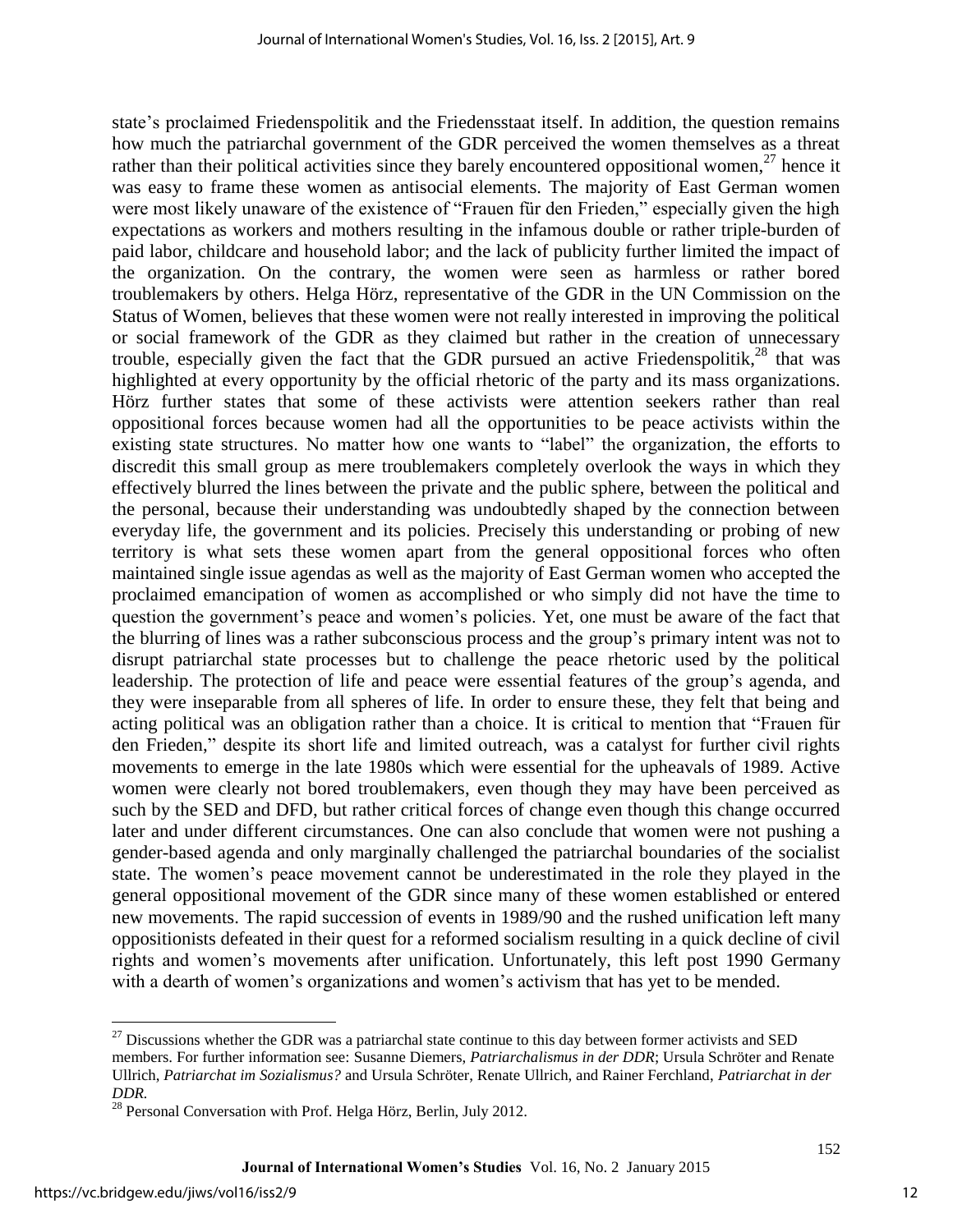# **References**

*Primary Sources* 

- "Abschreckung nach Innen", Frauen für den Frieden, "Erklärung" in: *Frankfurter Rundschau*, 23. December, 1983.
- *Brief Bärbel Bohley an das ZK der SED*, 25. März 1982
- *Brief an Erich Honecker*, 20. January 1983.
- *Brief Irena Kukutz an die Volkskammer der DDR*, 28. April 1982
- *Dokumentation Frauen für den Frieden*, Zeittafel, Matthias Domaschk Archiv in der Robert-Havemann-Gesellschaft.
- *Eingabe an Erich Honecker*, 12. October 1982.
- Einhorn, Barbara. "How Cruise Missiles have claimed two East German Victims" in: *The Guardian*, January 12, 1984, Robert-Havemann-Gesellschaft.
- Hörz, Helga, Personal Conversation, July 2012, Berlin.
- Kenawi, Samirah. *Frauengruppen in der DDR der 80er Jahre. Eine Dokumentation*. (Grauzone), 1995.
- Kukutz, Irena. *Grenzüberschreitend. Frauenprotest im Kalten Krieg*, unpublished manuscript, Robert-Havemann-Gesellschaft, Berlin, 2002.
- Kulikowsky, Traudl. *Brief an das Wehrkreiskommando Berlin*, 21.10.83, RHG/FfF-Dok-IV.
- Helmut Lölhöffel, "Der Offenheit einen Riegel vorschieben" in: *Süddeutschte Zeitung*, 22.12.83, (RHG/FfF-Dok-IV)
- MfS Auskunft zum feindlich-negativen Personenzusammenschluss "Frauen für den Frieden" Berlin, 13,12,1988, RHG/FfF-Dok-X.

*Secondary Sources* 

- Behrend, Hanna. *Frauenemazipation in der DDR*. In: Bütow Birgit and Strecker, Heidi. *Eigenartige Ostfrauen. Frauenemanzipation in der DDR und den neuen Bundesländern*. Bielefeld: Kleine Verlag, 1994, p. 32-73.
- Behrend, Manfred. "Bürgerbewegungen in der DDR und danach Aufstieg, Niedergang und Vermächtnis". Berlin: *Trend Online Zeitschrift*, 2000.
- Diemers, Susanne. *Patriarchalismus in der DDR. Strukturelle, kulturelle und subjective Dimensionen der Geschlechterpolarisierung*. Opladen: Leske + Budrich, 1994.
- Ferree, Myra Marx. "The Rise and the Fall of "Mommy Politics": Feminism and Unification in (East) Germany". In: *Feminist Studies*, Spring 1993, Vol 19, Issue 1, p. 89-116.
- Fulbrook, Mary. *Anatomy of a Dictatorship: Inside the GDR 1949-1989*. New York: Oxford University Press, 1995.
- Grabner, Wolfjürgen. *Zur Stellung der Kirchen in den gesellschaftlichen Veränderungen der DDR*. In: Grabner, Wolfjürgen, Heinze, Christiane and Pollack, Detlef. *Leipzig im Oktober. Kirchen und alternative Gruppen im Umbruch der DDR*. Berlin: Wichern Verlag, 1990, p. 32-46.
- Heinze, Christiane and Pollack, Detlef. *Zur Funktion der politisch alternativen Gruppen im Prozess des gesellschaftlichen Wandels*. In: Grabner, Wolfjürgen, Heinze, Christiane and Pollack, Detlef. *Leipzig im Oktober. Kirchen und alternative Gruppen im Umbruch der DDR*. Berlin: Wichern Verlag, 1990, p. 82-90.
- Helwerth, Ulrike. *Von Muttis und Emanzen. Feministinnen in Ost- und Westdeutschland*. Frankfurt a.M.: Fischer, 1995.